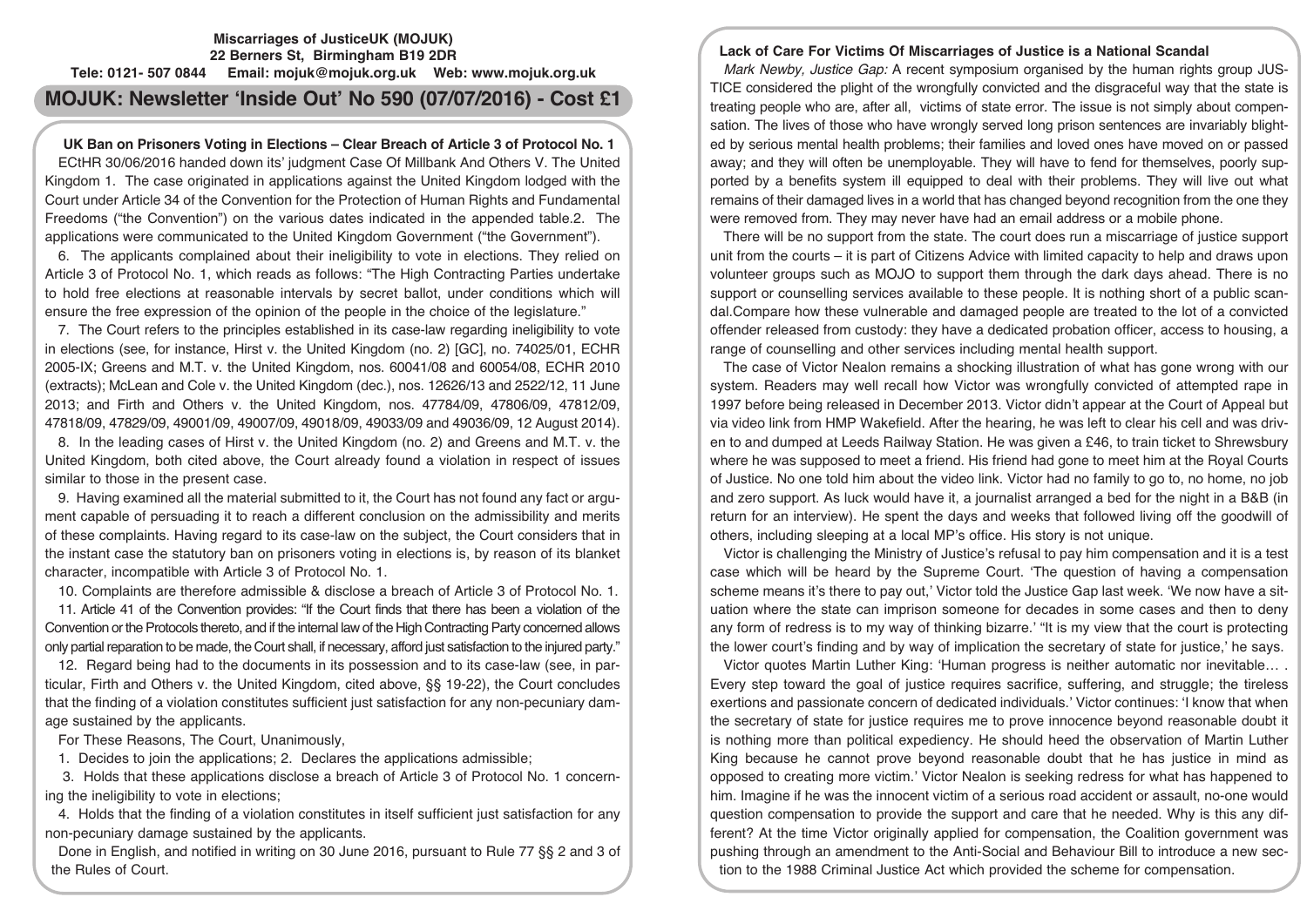Before the implementation of the 2014 Act last year, there was no statutory definition for a 'miscarriage of justice'; however the courts had been applying an increasingly narrow test based upon the ability of an applicant to prove their innocence. This background to this is the ruling of the Supreme Court in R (Adams) v Secretary of State for Justice in 2011 where it was held that a miscarriage should be limited to those cases where a new or newly discovered fact 'so undermines the evidence against the defendant that no conviction could possibly be based upon it'. The law post Adams had cleared matters up and ensured people who simply had their convictions quashed 'on a technicality' could never be compensated. It provided however for both those who could prove innocence and those who could never prove innocence but the facts strongly suggested that they were innocent. This was for the obvious reason that it is almost impossible to prove a negative and, in any event, the Court of Appeal never declares an appellant innocent – the test is simply whether the conviction is safe or not. The Government didn't like this and suggested the law was confused (it was not) and introduced the new test: namely, that a person must now show 'beyond a reasonable doubt that as a result of the newly discovered fact they did not commit the offence'. The MoJ refused Victor's claim: whilst they accepted that the evidence suggested someone else may have been responsible for the offence, he had not proved beyond reasonable doubt that he did not commit the offence. Their approach was effectively to go beyond the criminal standard of proof and to seek scientific proof. As has been reported elsewhere on the Justice Gap, Victor's case was joined to that of Sam Hallam.

We challenged the MoJ by judicial review and also argued that the 2014 law breached the presumption of innocence under the European Convention on Human Rights, article 6(2). This is the argument we hope that the Supreme Court will determine once and for all. There was previous authority from the European Court in the case of Allen v United Kingdom [2013] 36 BHRC 1 which considered Adams and concluded that Article 6 (2) did apply to the test in Section 133 of the CJA 1988. The MoJ threw everything at the challenge.

Back to the law: The requirement to have a scheme for compensation derives from the UK's international obligations under International Covenant on Civil and Political Rights 1966, article 14 (6), ratified by the government in 1976. This states that: 'When a person has by a final decision been convicted of a criminal offence and when subsequently his conviction has been reversed or he has been pardoned on the ground that a new or newly discovered fact shows conclusively that there has been a miscarriage of justice, the person who has suffered punishment as a result of such conviction shall be compensated according to law, unless it is proved that the non-disclosure of the known fact in time is wholly or partly attributed to him.'

The Grand Chamber in Strasbourg appeared to reach a contrary view in the case of Allen, although due to the wording of the test at that time it declined to make any award of compensation to Ms Allen. This presented the Court of Appeal with a conflict between an interpretation that section 133 does not offend Article 6(2) and the decision in Allen which suggests that it could and arguably would in its current formulation. The court now concludes that following Adams, article 6(2) does not apply to section 133 and that Adams does remain binding authority regardless of Allen. However, contrary to the government's arguments, whilst the Court of Appeal considered the decision in Adams was binding authority it concluded that the decision in Allen was a very clear statement by the Grand Chamber that article 6 (2) did apply.

As the Court observed it was a carefully considered decision which was intended to be authoritative. As a result, the Government's attempts to discount the decision in Allen based on some idea of a lack of clear and constant line of authority were dismissed by the Court of Appeal. Lord Dyson, whilst indicating a preference for the majority view in Adams, makes clear that it is

not for the domestic court to decline to follow the majority view in Allen. As a result, the only argument for the court to then address was whether section 133 as now amended was incompatible with Article 6(2) which clearly applies. The Court concluded that, if the language of the decision-maker is such as to call into question the innocence of the claimant, then this will infringe article 6(2). Lord Dyson notes: 'I accept that, if section 133 required the secretary of state to voice doubts or suspicion on the innocence of the applicant, then it would be regarded as incompatible with article 6(2) according to the Strasbourg jurisprudence.' With respect to his Lordship, this is exactly what the situation is. For example, in the case of Victor Nealon, the secretary of state is stuck with accepting the consequences of the DNA pointing to someone else being responsible for the offence and – to seek to avoid this conclusion – he is left to argue that does not amount to 100% scientific proof. He is casting doubt on the applicant's innocence. Further the court suggests that the new section does not require the applicant to prove his innocence generally. Again with respect to the Court of Appeal and the Divisional Court, this is nonsense.

If the newly-discovered fact tends to suggest innocence, the Secretary of State has to then grapple with its significance to the conviction as a whole – yet again it seems the court has failed to address this issue head on. It is a matter of common sense therefore that no assessment of innocence can ever take place in the vacuum of the newly-discovered fact. The Secretary of State is using the new section to refuse all claims for compensation apart from the most wholly exceptional application and that was never the stated intention of Parliament. The approach of our judiciary to this issue demonstrates how unchanged their thinking is to the issue of miscarriages in general. The court demonstrates this by relying on the words of Sir Thomas Bingham MR in R v Secretary of State for the Home Department expr Bateman [ 1994] 7 Admin LR 175:

'He is entitled to be treated, for all purposes, as if he had never been convicted. Nor do I wish to suggest Mr. Bateman is not the victim of what the man in the street would regard as a miscarriage of justice. He has been imprisoned for three and a half years when he should not have been convicted or imprisoned at all... . But that is not, in my judgment, the question. The question is whether the miscarriage of justice from which Mr. Bateman has suffered is one that has the characteristics which the Act lays down as a pre-condition of the statutory right to demand compensation.' Anyone reading the judgment cannot help but reflect that the court has become totally out of touch from the real plight of the wrongfully convicted.

Next steps: The Supreme Court will need to consider the cases of Victor Nealon and Sam Hallam. The court has shown its willingness to challenge plainly wrong actions by the Government (such as the legal aid residence test or the law of joint enterprise law) and this could be a defining moment. Do we really want to compound the injustice that men such as Victor Nealon and Sam Hallam have already had to endure by offering no support on their release? We can provide fair compensation without opening the floodgates to unworthy claims.

There are also proceedings against the Chief Constable of West Mercia Police in relation to the original investigation on the basis of misfeasance in public office, malicious prosecution and false imprisonment; plus a claim against the original solicitors who, we argue, could have proved Victor's innocence had they conducted his defence adequately at the material time. Then there are the serial failings of our miscarriage of justice watchdog, the Criminal Cases Review Commission. Perhaps the most scandalous aspect is the willingness of each one of these organisations to blame each other. Why should Victor Nealon have to pursue these individual actions with the all the stress and anxiety such proceedings bring?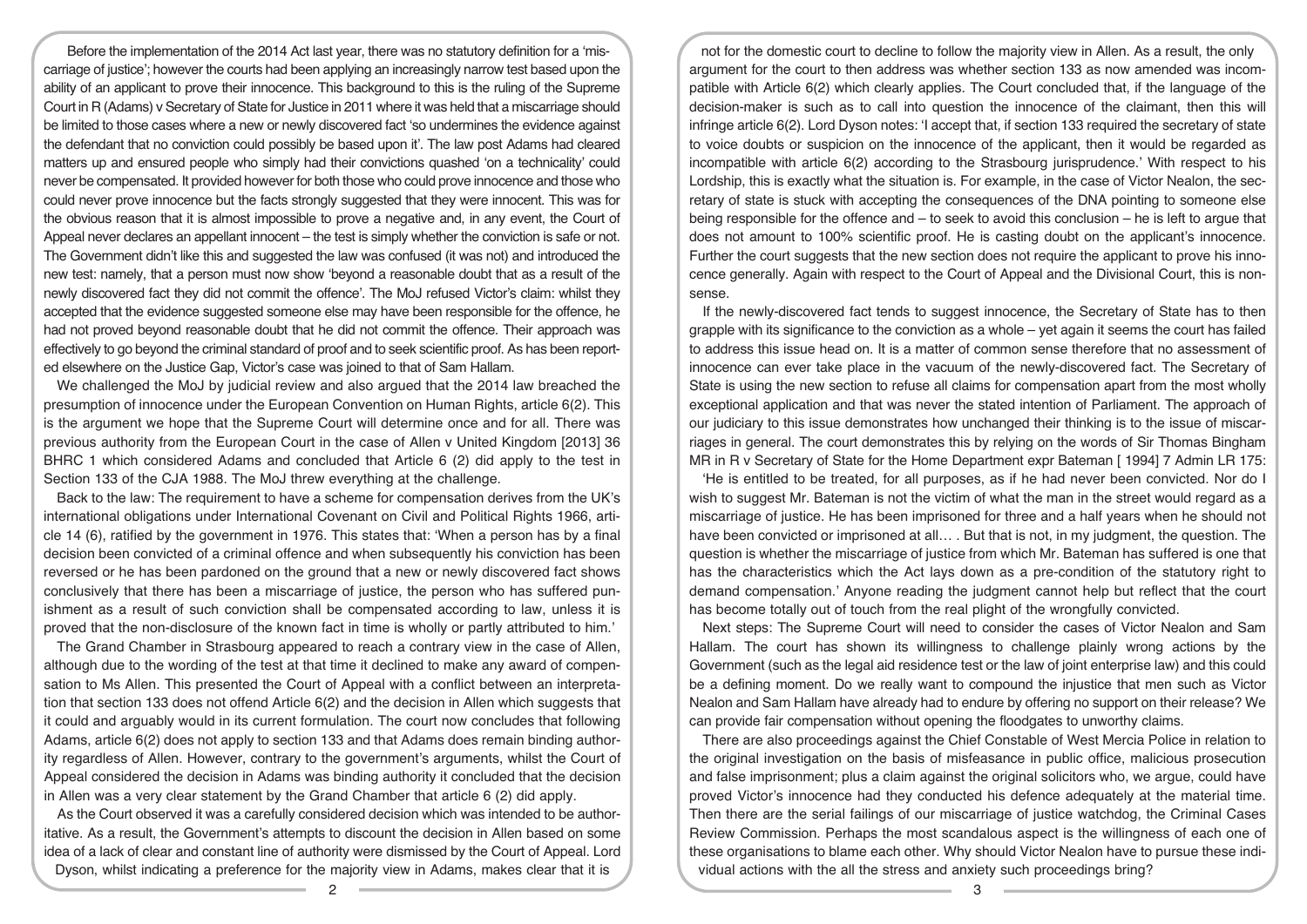It is a reflection of the sort of justice system that we have. We put up barriers in the way of anyone who might be wrongfully convicted. We deny them access to evidence, the original trial exhibits, we destroy the court transcripts and use every opportunity to deny shut down the prospect of an appeal. It took 23 painful years for the Hillsborough families to achieve some measure of truth and justice, for the most part the victims of miscarriages of justice have to fight each battle alone. Politicians of all colors talk sympathetically about introducing a victims' law, so what about showing some compassion to the victims of wrongful convictions? We should be ashamed of the present regime.

#### **Ched Evans Signs For Chesterfield as he Awaits Retrial Over Rape Charges**

*Samuel Stevens:* Independent: Ched Evans has secured a return to football with Chesterfield after having his conviction for rape quashed in April. The 27-year-old was convicted of raping a 19-year-old woman in 2011 and was jailed in 2012 but is set to face a retrial in October after pleading not guilty in May. Evans' last appearances as a professional footballer came in April 2012 when he scored for Sheffield United in a 3-1 victory against Leyton Orient. League One club Chesterfield, who describe themselves as "delighted" to have signed the striker, are prepared to offer him a one-year deal with the option for a second season. The former Wales international striker served half of a five-year sentence before his release in September 2014 and came close to joining Oldham Athletic that winter. Following an appeal to the Court of Appeal for review by the Criminal Cases Review Commission, it was decided that Evans would have his verdict overturned but he nonetheless faces a retrial.

Speaking to Chesterfield's official website, he said: "I am very excited and privileged to be resuming my career at Chesterfield and I hope to make a valuable contribution both on and off the pitch for the football club, the fans and the community." Evans has always maintained his innocence and has continued to train in the hope of securing another contract with a professional football club. Chesterfield chairman Dave Allen added: "We are delighted to have secured the services of an outstanding footballer, who is now keen to get back to work and score goals. "Danny Wilson knows Ched very well, having previously managed him at Sheffield United. Chris Morgan, our first team coach, also speaks highly of him from their time together at Bramall Lane. "Chesterfield Football Club have given a great deal of thought to this signing and following the court's decision, we are in no doubt that Ched Evans should be welcomed back into his profession as a professional footballer."

#### **North London Gang Jailed Over Failed Prison Break**

Guardian: A gang who launched a failed bid to free a criminal from a prison van, during which one of their members was killed, have been given sentences of between five and seven years for their part in the raid. The attempt to break Izzet Eren, who was being held on firearms offences, out of a prison van as he was being moved from Wormwood Scrubs prison to Wood Green crown court on 11 December 2015 was thwarted in part because police had bugged the gang's car. Armed police swooped on the gang, who had armed themselves with a replica Uzi gun, as their vehicles neared the north London court. Jermaine Baker, 28, of Tottenham, was shot dead by a police officer during the operation.

Judge Christopher Kinch QC, sitting at Woolwich crown court, south-east London, told the gang who sat quietly in the dock that an attempted breakout from custody was an attack on the criminal justice system, which was also likely to threaten the general public and put security staff at risk. The gang includes Eren Hasyer, 25, of Enfield, who was found guilty of conspiring in the escape plot

but cleared of possession of an imitation firearm with criminal intent. He is to be sentenced on Thursday. The judge sentenced Eren, 33, who is currently serving 14 years for the firearms offences, to a total of seven-and-a-half years for the escape attempt. This includes five and a half years for conspiracy to escape and two years for conspiracy to carry imitation firearms with criminal intent. This sentence is to be served consecutively to the current 14-year jail sentence that was imposed in December. Eren knew that he would face a long prison sentence when he appeared in court in December for firearms offences and tried to avoid it by masterminding the escape plan. He had been caught in October with another man – Erwin Amoah-Gyamfi – carrying a loaded pistol and a Skorpion submachine gun in north London as they drove on a stolen motorbike to allegedly carry out a shooting. The judge told Eren that he was "the motive behind the whole sequence of events", that he had "orchestrated" the escape plan and that he was "plainly a man of considerable influence", control and loyalty from the other gang members.

Prosecutor Jonathan Polnay told the court that Eren had previously been sentenced to eight years in prison in July 2011 for conspiracy to supply drugs. A condition of his sentence was that he was deported. Polnay said: "He should not have been in the UK at all." In an effort to avoid a lengthy jail sentence Eren had masterminded the escape plot from his cell. His cousin Ozcan Eren, 32, of Wood Green, had denied the same charges relating to the escape plot but changed his plea part way through the trial. Driver Nathan Mason, 31, plus Gokay Sogucakli, 19, who are all from Tottenham, pleaded guilty to the same offences. In sentencing the judge described the gang's offences as "very serious and create fear in the surrounding community as well as interfering with the prison system and the sentencing of the courts". Ozcan Eren was described by the judge as a "trusted and intimate lieutenant" of Eren's, whose key role was to act as a look-out and check the possible routes the prison van might take. He was sentenced to a total of eight years, including five and a half years for the conspiracy to escape and two and a half years for the weapons offence.

The sentence is consecutive. Eren texted instructions to the gang using a mobile phone from inside the van, telling them the registration number and the cell he was in. Ozcan Eren acted as the linkman, passing on details of the texts to the rest of the gang. Mason, 31, was sentenced to six years and two months in prison. This included 50 months for the escape conspiracy charge and 24 months for the weapons offence, which are to be served consecutively. The judge said there was "no doubt" that Sogucakli, the youngest member of the gang, had "wholeheartedly" involved himself in the conspiracy. Sogucakli, who was sitting behind Baker when he was shot, was sentenced to a total of five and a half years in a young offenders institution. His consecutive sentence includes four years for escape conspiracy and 18 months for the weapons offence.

#### **Teenager Becomes First Child in UK To Be Fitted With Court-Ordered GPS Tracker**

*Elsa Vulliamy, Independent:* A 15-year-old boy has been ordered to wear a GPS tracking device that will allow police to track where he is at all times following a string of criminal offences. The boy, who cannot be named for legal reasons, will be the first young offender in the country to be monitored in this way. Offenders who are put under house arrest or parole are generally issued tracking bracelets that use radio signals to communicate with a unit in a fixed location, usually inside the offender's home. If the person wearing the tracker does not come back in time for curfew, or is not in their home when they are supposed to be, a signal will fail to send to the unit, and police will be notified. The GPS tracking device, however, is connected to a mobile unit, and it allows police to know the whereabouts of the person wearing the device at any given time using technology similar to that in fitness bracelets. They have previously only been used with adults. The 15-year-old was report-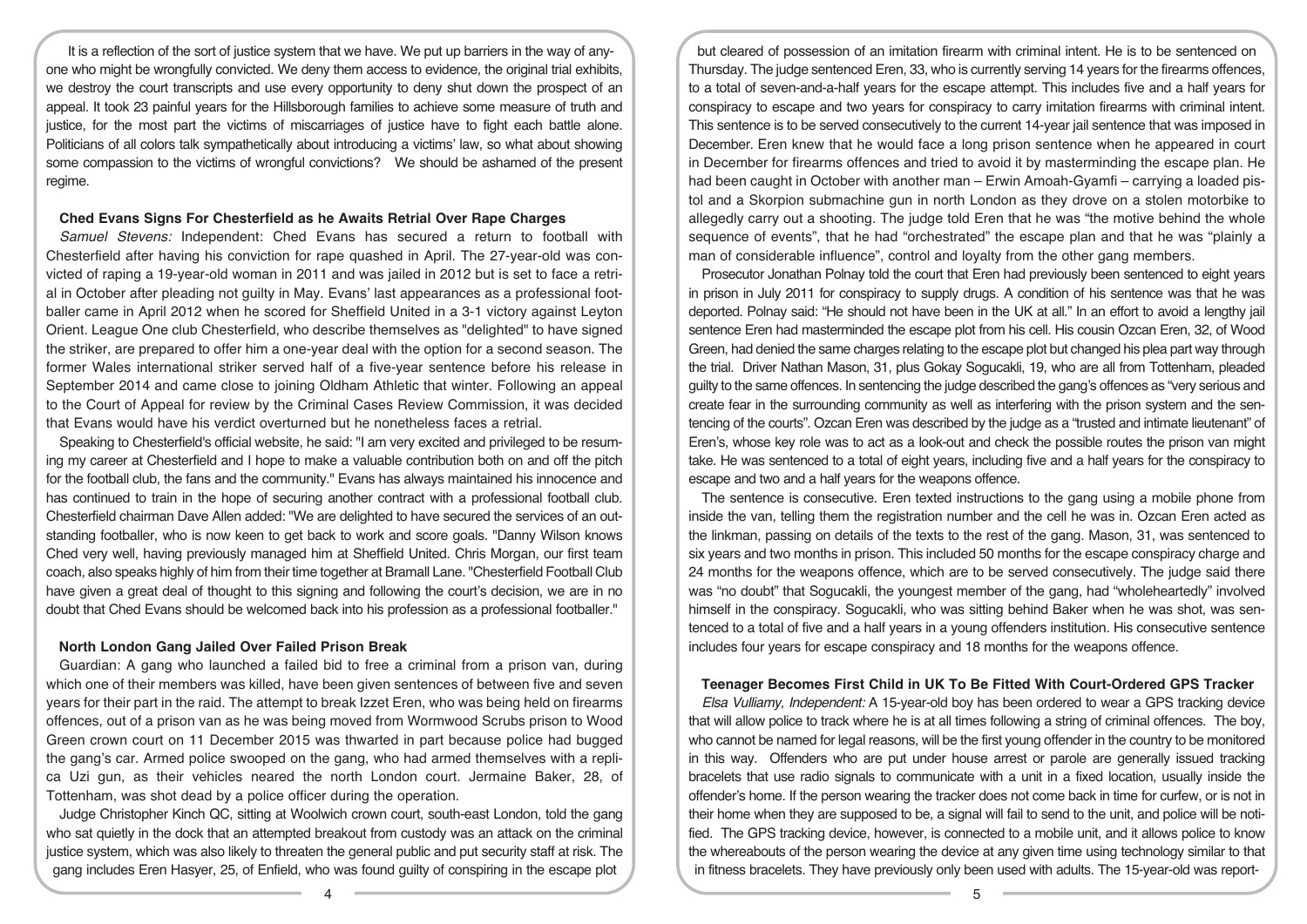edly issued a Youth Order, and worked with the Youth Offending Services following a string of offences in Oxford and Didcot including robbery and burglary, according to reports in the Oxford Mail. Despite receiving the order, the young man continued to offend, committing a further string of crimes including threatening a teenage girl in the street with a mock firearm. Due to the risk of reoffending, the court ordered that the young man will wear the GPS tag for six months. This will allow police to monitor his whereabouts, and they should be able to tell whether he was involved in any future incidents that are reported. Police say that devices like these are not just meant for punishment, but are intended to keep individuals out of prison. PC Mike Ellis told the Oxford Mail: "The youth offending services do all they can to stop a defendant from going into custody, which means they use a lot of time and resources to make sure they are doing what they are supposed to be doing."

#### **'Self-Harming Rise' Among Prisoners on Indefinite Sentences** BBC News

The rate of self-harm by inmates serving indefinite prison sentences in England and Wales has risen by almost 50% in four years, figures suggest. Last year, there were more than 2,500 acts of self-harm by prisoners serving imprisonment for public protection, or IPP, sentences, at a higher rate than among those serving fixed sentences. The Prison Reform Trust said it showed IPP prisoners were in "despair". The Ministry of Justice said it was urgently looking at IPP offenders. IPP sentences were scrapped in 2012, but thousands of inmates are still waiting to be released. According to new Ministry of Justice statistics, which were compiled by the Prison Reform Trust, there were 2,537 incidents of self-harm among the population of 4,100 IPP prisoners last year. The figures suggest rates of self-harm among IPP prisoners have gone up significantly every year for the last four years. They showed there were 550 incidents of self-harm per 1,000 IPP prisoners last year. That compares with 324 incidents per 1,000 prisoners on determinate sentences and 200 per 1,000 prisoners serving life sentences. Of those still serving IPPs, 3,300 have served more than the minimum sentence they were given, while 400 have served at least five times the minimum sentence they received.

Danny Weatherson was 19 years old when he was given a 13-month IPP for robbery. More than nine years later, he is still in prison. In February, a parole board said his re-offending risk had reduced sufficiently to be moved to an open prison. But he cut his own throat last month and the move has been postponed. He is currently recovering in the prison's hospital wing. His solicitor, Shirley Noble, says self-harming has become his way of coping with not having a release date. But she is worried it could also hurt his chances of ever being let out. Such behaviour could be considered risky by the parole board, and she says he is now trapped in a vicious circle. Describing the situation as ''extremely urgent'', she fears another act of self-harm could be fatal.

Ex-IPP prisoner Shaun Lloyd said the disproportionately high self-harm rate for IPP inmates was hardly surprising, since they lost hope because they "have no finish line to work for". In order to be released, IPP prisoners must prove to a parole board that they are not a danger to the public. However, Mr Lloyd said offender managers, who are responsible for assessing a prisoner's risk of re-offending, are over-stretched and might only spend a few minutes at a time with a prisoner. Clearly nobody can know you after seeing you twice and for just 10 minutes,'' he said. He said underresourcing was one reason why he had spent more than nine years in prison for street robbery, for which he had been given a minimum sentence of two-and-a-half years.

The Prison Reform Trust says delays in the parole board system and limited resources are causing many prisoners to be held long after they have served the minimum sentence they were given. Incoming director, Peter Dawson, said the figures showed "the growing toll of despair" IPP sentences were having on prisoners and their families. "Urgent action is

needed. The government should convert these discredited sentences into an equivalent determinate sentence, with a clear release date, and provide full support to people returning to their communities," he said. "Only then will the damaging legacy of this unjust sentence finally be confined to the history books." The Ministry of Justice said it recognised there were problems in the system, adding that Justice Secretary Michael Gove had asked the Parole Board to urgently look at how IPP offenders were handled. Mr Gove said in a recent speech to prison governors that there were "a significant number of IPP prisoners who are still in jail after having served their full tariff who need to be given hope that they can contribute positively to society in the future".

#### **Supreme Court Refers Question on Suicide Risk to European Court Of Justice**

The Supreme Court has given judgment in MP (Sri Lanka) v SSHD, a case concerning the status to be given to a person who cannot be removed from the UK because of a risk of suicide arising from torture. The Supreme Court has referred the matter to the Court of Justice of the European Union for a ruling on whether Mr MP, a Sri Lankan Tamil who was severely tortured in 2002 and consequently suffers from serious mental health difficulties, is entitled to humanitarian protection under the EU Qualification Directive. Mr MP has already established that he is entitled to stay in the UK because of Article 3 of the European Convention on Human Rights because of the risk of suicide if he were sent to Sri Lanka.

#### **Home Office Ordered to Pay Damages in Privacy Claim** *Tamsin Allen, Bindmans*

The Home Office has been ordered to pay a total of £39,500 to 6 asylum seekers whose confidential information was accidentally published on a Home Office website and then republished on an American document sharing site. The Home Office will also be responsible for paying the legal costs, and face the prospect of other claims as almost 1,600 people's details were also published in the same document. Although information was taken off the Home Office website after 2 weeks, the Claimants explained how shocked and upset they had been, and evidence was given to the Court that at least one foreign Government may have accessed the information and detained some of the Claimants' family members abroad as a result. Their solicitor, Tamsin Allen of Bindmans LLP said: "The Home Office has admitted that the blunder was a misuse of the Claimants' private information and a breach of the Data Protection Act. Despite this, the Home Secretary had argued that this was not a case where damages should be paid. It is well recognised that a person fleeing persecution has the right to make an application for asylum in confidence without the risk of their persecutors being alerted. These vulnerable claimants were very distressed upset and scared on learning about the publication and are all pleased to have had their serious distress recognised by the Court in an award of damages."

# **Tory Grandees Fight Eddie Gilfoyle 'Cover Up'**

The home secretary is being urged by former Conservative ministers to end what they say is a cover-up by police over the convicted murderer Eddie Gilfoyle. Lord Hunt of Wirral and Sir Peter Bottomley urged Theresa May to intervene after an investigation by The Times revealed records describing how senior officers hushed up police blunders at his wife's death scene. As Gilfoyle's former constituency MP, Lord Hunt has always believed in his innocence. The onetime minister in Margaret Thatcher's cabinet now believes this is the worst miscarriage of justice for decades. He said: "This is becoming a long-running saga of cover-up after cover-up. The home secretary should lift the lid on what has been a catalogue of errors resulting in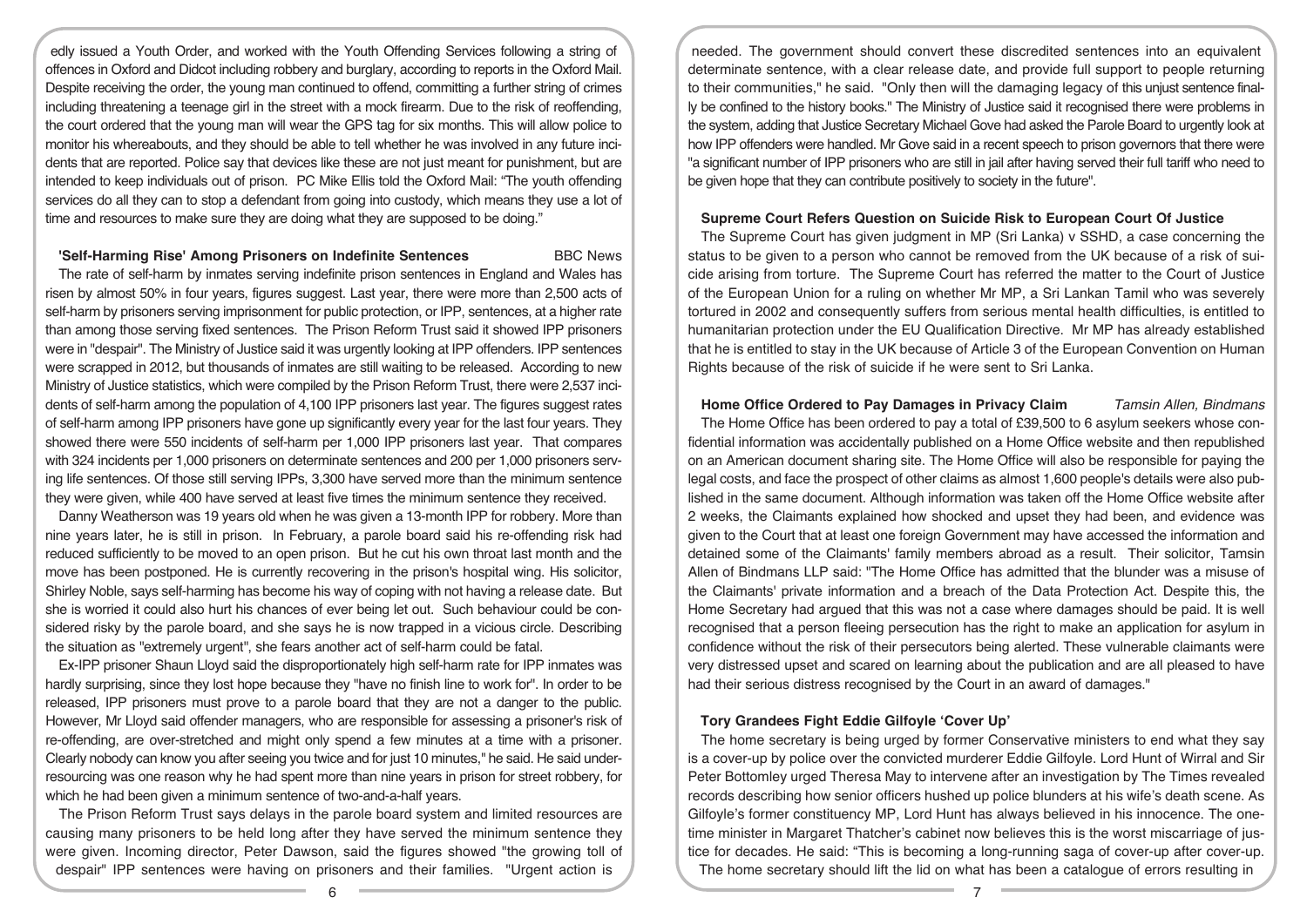the most unjust conviction of anybody in my 40 years in parliament."

Merseyside police held an immediate review into its own errors at the death scene but withheld the findings from the defence at trial. When the Police Complaints Authority was sent to Merseyside to look into failings in the murder investigation, the force tried to hide the existence of the critical report and suppressed notes of interviews with officers who found the body, The Times disclosed this month. Mistakes included cutting down Mrs Gilfoyle's body before CID arrived, failing to take photographs and omitting to seal off the scene. A policeman put the rope into his pocket and it was later incinerated. The defence only recently discovered that a main cause of the errors was a police policy in the Wirral division to put the local coroner's officer in charge of suspicious death scenes. Lord Hunt, a solicitor, said that policy "looks not only to be contrary to best practice but also unconstitutional". The Times has for eight years been uncovering undisclosed evidence about Gilfoyle's case. Mrs Gilfoyle's diary, which showed that she had previously attempted suicide, was kept from the defence for 20 years. Merseyside police said it had supplied the Criminal Cases Review Commission, which examines suspected miscarriages of justice, with all its documents about the murder inquiry, adding that "it would not be appropriate to comment further at this stage".

#### **New Practical Guide on Access to Justice in European Law**

The European Union Agency for Fundamental Rights (FRA) and the ECtHR launched a practical handbook on European law relating to access to justice. "Access to justice is not just a right in itself. It is also a key enabler for making other fundamental rights a reality," says FRA Director Michael O'Flaherty. "This practical guide provides legal practitioners with a key legal resource to help them actively support all those who face barriers in fully and effectively enjoying access to justice. This handbook summarises key access to justice principles, drawing on a wide body of European law and jurisprudence," says President of the ECtHR Guido Raimondi. "Providing easy-to-use information on the main standards in Europe will greatly assist legal practitioners ensure everyone seeking justice has proper support, a fair trial and access to effective remedies." The Handbook on European law relating to access to justice is a comprehensive guide to European law in this area. It seeks to raise awareness and improve knowledge of relevant standards set by the EU and the Council of Europe, particularly through the case law of the Court of Justice of the EU and the ECtHR. This handbook is designed to assist judges, prosecutors and legal practitioners involved in litigation in EU and Council of Europe Member States with legal issues relating to access to justice. NGOs and other bodies that assist individuals in accessing justice will also find it useful. The publication focuses principally on civil and criminal law. It covers such issues as a fair and public hearing before an independent and impartial tribunal; legal aid; the right to be advised, defended and represented; the right to an effective remedy; length of proceedings; and other limitations on access to justice. It also examines access to justice in selected areas: victims of crime; people with disabilities; prisoners and pre-trial detainees; environmental law; and e-justice. The handbook is available in English and French. Other language versions will follow.

# **Police Officers Served With Gross Misconduct Notices Following Death of Karl Brunner**

Source: Bedfordshire on Sunday: Three Bedfordshire police constables have been served with gross misconduct notices and are under criminal investigation in relation to the circumstances surrounding the death of a Bedford man. Karl Brunner died in Midland Road, Bedford on May 11 after witnesses saw him being held to the ground by officers. A video of the incident surfaced online on the day of his death. IPCC Commissioner Mary Cunneen said: "Following careful consideration of the evidence we have gathered so far, we have now launched a criminal investigation into the

circumstances surrounding Mr Brunner's death. The launch of a criminal investigation does not mean that charges will necessarily follow. I would urge people not to speculate about the circumstances of Mr Brunner's death and await the outcome of our investigation. As this is now a criminal investigation, the IPCC is limited in the amount of information which can be released into the public domain. We continue to keep Mr Brunner's family updated with our progress and our thoughts remain with all of those affected by his death." Police and Crime Comissioner Kathryn Holloway has urged that people do not rush to judgement as the investigation continues and said: "It would be grossly unfair to impute any wrongdoing to the officers involved through rumour and speculation and we will be failing absolutely everyone involved if there is a rush to judgement."

# **Jury Returns Critical Narrative Conclusion Death Of 18-Year-Old Henry Hicks**

The Jury in the inquest into the death of Henry Hicks has today returned a critical narrative conclusion. They found that the police were in pursuit of Henry when he died and that Henry's attempt to avoid the police contributed to his death. The four officers who pursued Henry all stated in their evidence that they did not consider they were in a police pursuit and had therefore not sought authority to pursue. Three of the officers provided statements that differed materially from their initial accounts given at the scene.

The Jury concluded that: • Henry David Hicks died as a result of a road traffic collision on Friday 19 December 201  $\cdot$  Immediately prior to the collision, Henry was aware that plain clothes police officers were in unmarked vehicles driving at a distance behind him and that they were wanting him to stop. • This was a police pursuit as defined by the Metropolitan Police Service SOP. • Factors contributing to the road traffic collision were as follows: -Attempting to avoid the police - Swerving - Riding a powerful 300cc moped - A road hump - The presence of a taxi - 2 out of 3 lights not working on a vehicle

On the evening of 19 December 2014, 18 year old Henry Hicks was riding his scooter in Islington, near his home in North London, when police officers in two unmarked cars followed him for a short distance, then signalled for him to stop and thereafter pursued him with flashing lights and sirens. At one point both police cars attained speeds in excess of 50mph in a 20mph area. About a minute later Henry came off his moped as he lost control and veered into the path of an oncoming vehicle. Henry suffered fatal head injuries. He was given first aid at the scene but was pronounced death at St Mary's Hospital later that evening. The IPCC have completed an investigation into the incident, finding four officers have a case to answer for gross misconduct. The family will now consider their next legal steps.

Henry Hicks' family said: "We welcome the conclusion and thank the Coroner and jury for their careful consideration of the evidence. Henry died in the course of a police pursuit by unmarked police cars, while he was riding his moped near our home in Islington. Henry was 18 when he died and as the police themselves said in the course of this inquest, he was a nice boy, polite, well brought up and from a good family. We are completely heart broken and miss him every day. We will always miss him and today confirms what we always believed had happened on that night. We would like to thank our legal team, Nick Rhodes QC, Alex dos Santos and Dean Dunham from Debello Law and Shona Crallan from INQUEST. We have been incredibly touched since Henry died by the Community's reaction and the number of people including strangers who have come up to us to tell us how special Henry was to them and how he had affected their lives."

Deborah Coles, INQUEST, said: "This inquest jury have unanimously rejected the police version of events. Over a year after his death, it has taken an inquest to expose the truth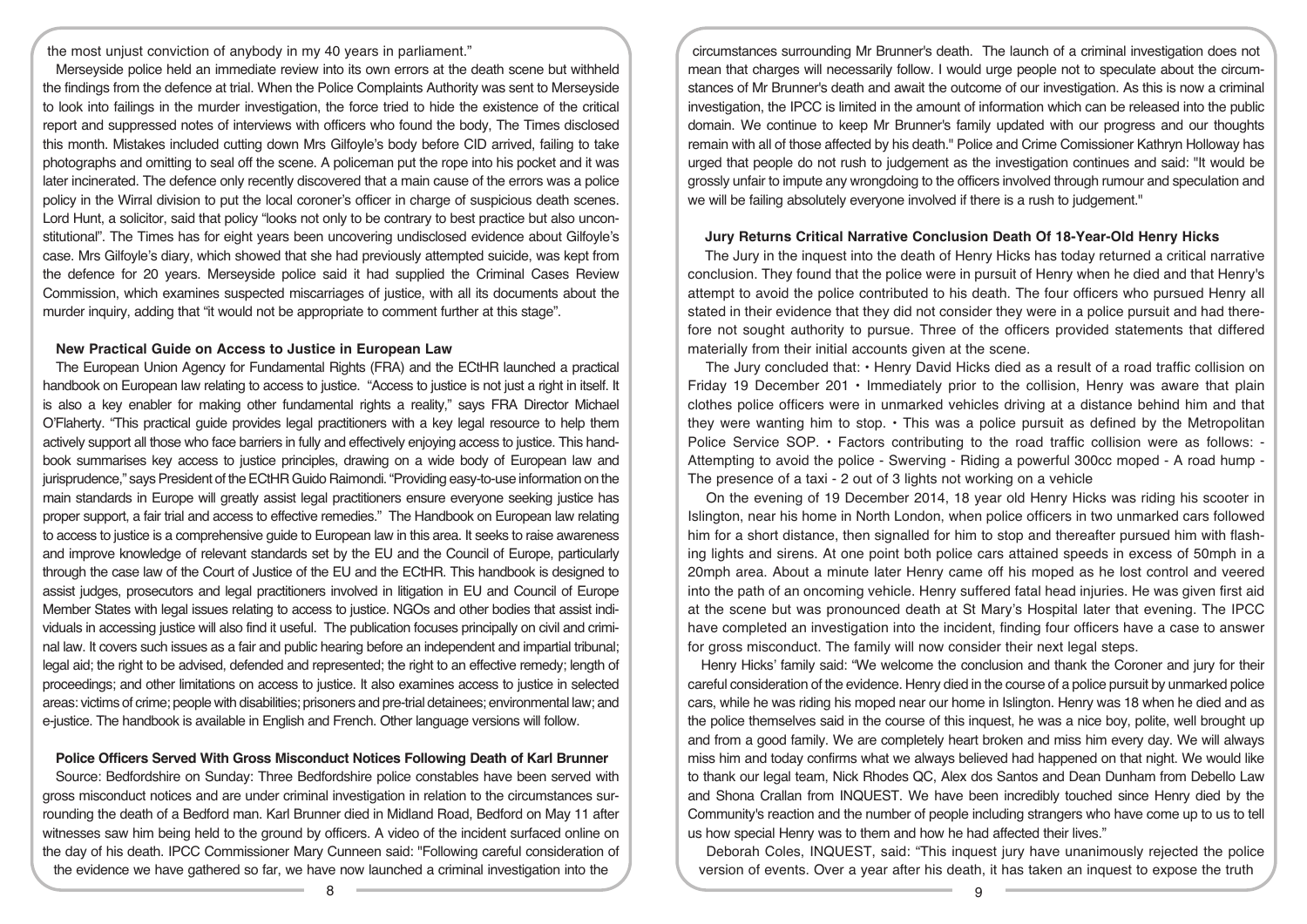about how an 18 year old came to die as a result of a dangerous police pursuit."

# **Walking the Fine Line Between Robust Reporting and Contempt**

*Simon McKay, Justice Gap:* In light of the tragic events weekending 21/06/2016, it may be worth pausing to reflect on the balance that needs to be struck between responsible reporting and its impact on the integrity of future legal proceedings. The need to do so does not begin with the bringing of a criminal charge but on the arrest of a suspect: Contempt of Court Act 1981, Schedule 1. A finding of contempt is the consequence of improper reporting but its implications reverberate long after any fine imposed on a publisher has been paid off. It is a fundamental tenet of United Kingdom law that a person accused of an offence is entitled to a fair trial. This is echoed in Article 6 of the European Convention on Human Rights but there is no material difference in the principles that will be applied even if the United Kingdom was not a signatory to the Convention.

In some circumstances, the suspect seems, on the basis of information released into the public domain, guilty. In these cases, it is arguable that even greater caution to apply the principles of a fair trial is necessary. Consider the arrests of Colin Stagg and Christopher Jeffries as compelling examples. In Stagg, not only was he publically portrayed as the killer of Rachel Nickell before trial but for many years afterwards, the veil of suspicion hung over him – held steadily in place by some quarters of the press. In 1994, after two years of being held in custody, Mr Justice Ognall, following an abuse of process argument focusing, not on the adverse publicity, but the catastrophic operation to entrap him involving police, prosecutors and selfstyled "Jigsaw Man" psychologist Paul Brittan acquitted Stagg and stayed the proceedings. Robert Napper was later convicted of Ms Nickell's murder. Christopher Jeffries was similarly demonized after the killing of his tenant Joanna Yeates in 2010. In fact, Vincent Tabak, Joanna's neighbour was her murderer. ITV later broadcast a drama called "The lost honour of Christopher Jeffries"; it may as easily have been called his public lynching.

English law has had to engage in considerable hand wringing on hearing defence applications to stay proceedings as a result of unfair publicity. There is a tightrope for judges to walk – balancing the need for those suspected of crimes to answer them – against affording those accused the very minimum safeguards that due process demands. In R v Taylor and Taylor in 1993, the Court of Appeal had to consider whether to order a re-trial of two women accused of the murder of the wife of one of their lovers. There was no question that they had a case to answer but the treatment of the case during the first trial by the media was described as "unremitting, extensive, sensational, inaccurate and misleading". But, held the court, the press was no more entitled to assume guilt than a police officer was entitled to convince himself that a defendant was guilty and suppress evidence which he feared might lead to the defendant's acquittal (material non-disclosure had resulted in the original convictions being quashed). Michael Stone (convicted of the murder of Lin and Megan Russell in 1996) was also successful in securing a fresh trial as a result of press impropriety.

Recent cases have been less favourable to defendants. In R v Dunlop (the first case brought following the amendment to the double jeopardy rule) the Court of Appeal in 2006 rejected an argument that adverse publicity would make a fair retrial impossible. Last year, Abdulla Ali, lost his case before the European Court of Human Rights alleging a violation of Article 6 on the grounds of prejudicial reporting of his trial (the so called "Liquid Bomb Plot"), the Strasbourg court holding that, "it was rare that pretrial publicity would make it impossible to have a fair trial at some future date, it generally being sufficient to have an appropriate lapse of time between the prejudicial comments in the media and the subsequent criminal proceedings, together with suitable directions to the jury". The low risk of de-rail-

ing a trial through unconstrained reporting of rumour, speculation or even evidence yet to be given ought not to lead to a media free-for-all. Risk is a fluid concept – today's case may not see a return to the halcyon days of the application of rigid principle – but tomorrow's might. In the last month the Supreme Court in, PJS v News Group Newspapers, cited Lord Mansfield R v Wilkes in 1768, "that the law must be applied even if the heavens fell". Where adverse publicity results in a prosecution being stayed, it will not be open to the press, as it was in PJS, to call the law an ass. This label will be the sole preserve of those journalists reporting the case with reckless disregard for fair trial principles.

In an open society, comments by the press are inevitable in cases concerning public interest. Lord Atkin, one of our most liberal jurists, wrote that, "Justice is not a cloistered virtue: she must be allowed to suffer the scrutiny and respectful, even though outspoken, comments of ordinary men". Liberty of the press is a fundamental element of any free society but, to adopt the words of one European Court of Human Rights judgment, "a virulent press campaign can adversely affect the fairness of a trial by influencing public opinion and, consequently, jurors called upon to decide the guilt of an accused". The role of the courts is not to fetter what Lord Atkin called the right to "criticize temperately and fairly any episode in the administration of justice" but to prevent reporting that creates a real risk of prejudice such that a fair trial cannot take place.

#### **Arsenic and Old Lags**

*Scottish Legal News:* A federal US judge has ordered Texas prison officers to provide safe drinking water to prisoners after they complained about the arsenic content of well water at Wallace Park Unit. District Judge Keith Ellison said the low security facility which only holds elderly and sick inmates should replace its water supply within 15 days. But a spokesman for the Texas Department of Criminal Justice said they plan to appeal the ruling. Prison officials have known for ten years that the prison water's arsenic content registers between two and four-and-a-half times the amount permitted by the Environmental Protection Agency. However, they say the levels aren't lethal or likely to cause harm. A prison engineer said they would rather continue with plans to install a new filtration system within a year or so.

# **New Figures Reveal Theresa May Has Deprived 33 Individuals of British Citizenship**

Victoria Parsons, Bureau of Investigative Journalism: In 2015 Home Secretary Theresa May deprived five people of their British citizenship on terror related grounds, according to new figures obtained by the Bureau of Investigative Journalism. In total May has stripped 33 individuals of British nationality on these grounds since becoming Home Secretary in 2010. All of the individuals were dual nationals. May can strip a person of citizenship without prior approval from a judge or parliament, and the individual's only recourse is to quickly launch a long and costly appeal in the Special Immigration Appeals Commission, a specialist court in London which deals with evidence deemed so sensitive to national security that it is heard in secret. The Bureau has been tracking the Government's use of citizenship stripping for more than three years, and these new figures come following a 16-month freedom of information battle with the Home Office.

Most of the individuals the Bureau has identified were deprived of citizenship while abroad. This effectively excludes them from the country  $-$  in fact. May often signs an exclusion order at the same time as the deprivation order – so forcing them to appeal against May's decision from countries like Sudan and Pakistan, from where communication with their lawyers can be difficult. All 33 individuals were deprived of their citizenship because it was 'conducive to the public good' to do so. This usually means the person is suspected of terror related activi-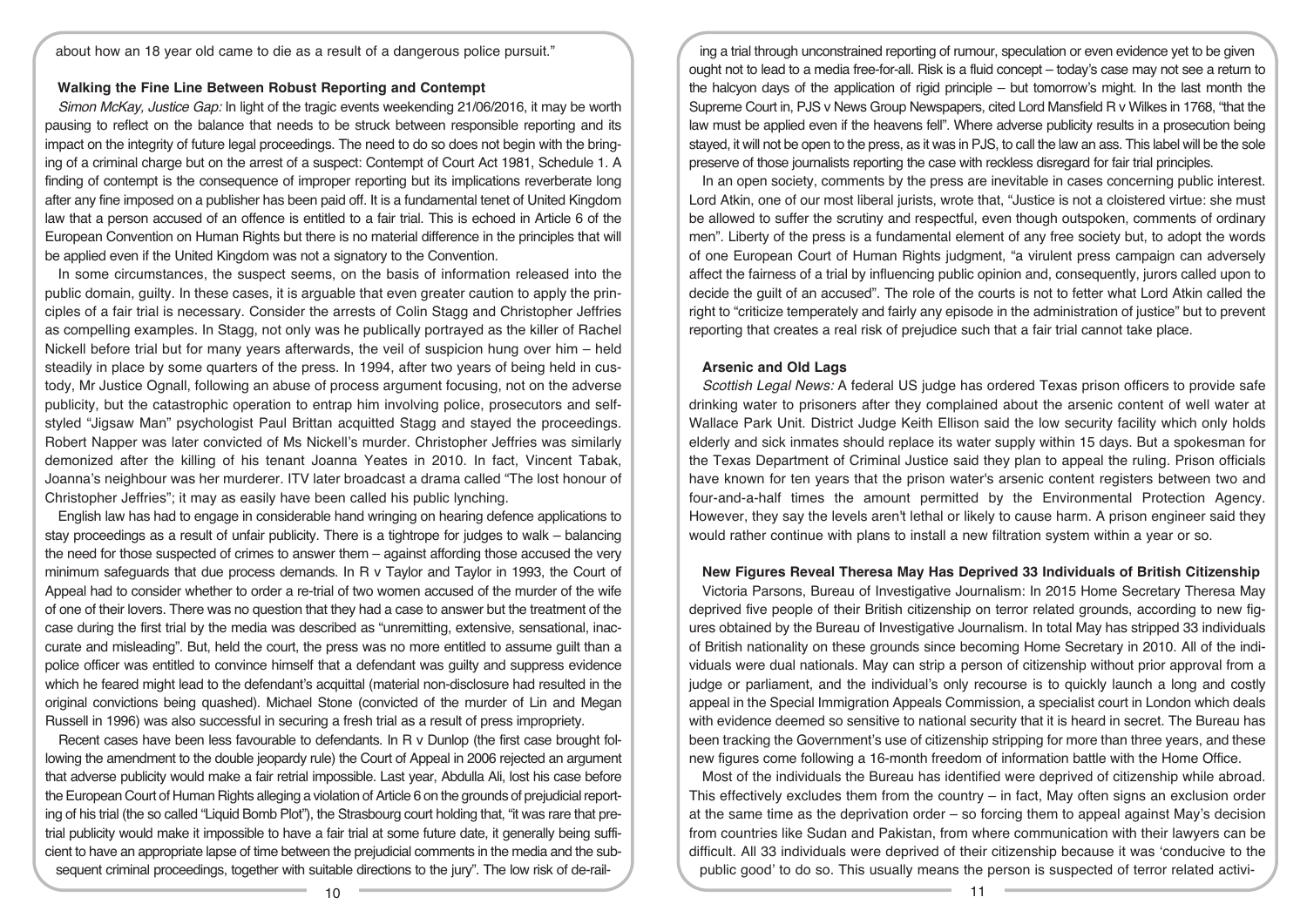ty, but can also include people suspected of espionage and war crimes. May can also strip someone of their British citizenship if they obtained it by way of fraud or lying – since 2010, 37 individuals have been deprived on these grounds. In total, 70 people have been stripped of their British citizenship under May, all of them dual nationals. However, since 2014 and the new Immigration Act, there is now a third way in which May can strip someone of citizenship – foreign born Britons, who hold only British nationality, can now be stripped of their citizenship if they gained it by naturalisation and May is satisfied they have behaved in a way that is "seriously prejudicial to the vital interests of the United Kingdom". In this scenario, the individual can be left stateless if the Home Secretary "reasonably believes" they could become a national of another country. According to David Anderson QC, the UK's independent reviewer of terror legislation, this new citizenship stripping power was not used once between July 2014 and July 2015.

**Battle to Stop Jack Straw Facing Libya Rendition Charges** *Jamie Doward, Guardian*

The government has spent at least £600,000 of taxpayers' money trying to prevent a civil case being brought against it by a husband and wife who allege that British intelligence was complicit in their detention, rendition and torture. Figures released under the Freedom of Information Act reveal the extraordinary lengths to which the government is going to prevent the civil case against it, former home secretary Jack Straw, and former MI6 spy chief Sir Mark Allen coming to court. The case is being brought on behalf of Abdel Hakim Belhaj, an opponent of Colonel Muammar Gaddafi, and his wife, Fatima Boudchar, who were seized in Malaysia and rendered via Bangkok to Libya in 2004 in an operation conducted jointly by MI6, the CIA and Libyan intelligence. Boudchar says she was chained to a wall for five days and subsequently taped to a stretcher for a 17-hour flight, which left her in agony. She was held in a Libyan prison until just before the delivery of her son, who was born weighing just four pounds. On arrival in Libya, Belhaj was imprisoned for six years, during which time he says he was regularly subjected to torture.

Their claims are similar to those made by another opponent of Gaddafi, Sami al-Saadi, who alleges that he, his wife Karima and their four children, aged 12, 11, nine and six, were detained in Hong Kong before being rendered to Libya with the full knowledge and help of MI6. Saadi's eldest daughter, Khadija, has described hearing her mother "saying that we were being taken back to Libya to be executed by Colonel Gaddafi", and says she "fainted, because I was sure we were going to be killed". Saadi, like Belhaj, was held for six years and also alleges that he was tortured. The Saadi family received a £2m settlement two years ago. However, Belhaj and Boudchar have pursued a civil court action as they seek an apology. Supporters say the case represents one of the few remaining opportunities they have of exposing the role played by the UK government in rendition

The UK's role in the two rendition operations was revealed in 2011, when faxes from MI6 to Gaddafi's spy chief, Moussa Koussa, were found following the fall of the regime. The faxes revealed Allen, MI6's former head of counter-terrorism, discussing the role of UK intelligence in securing the arrival of what he termed the "air cargo". The Metropolitan police carried out a criminal investigation into the two renditions but the Crown Prosecution Service ruled earlier this month that there was "insufficient evidence" to bring charges.

However, information released under FOI shows that by 10 September last year the government had spent £355,000 on internal legal advice and £259,000 on external advice as it sought to have the case dropped. Of this, £27,000 was spent on advice relating to Straw and £110,000 on advice relating to Allen. The FOI data reveals that the government has been paying as much as £250 an hour to

two senior barristers involved in defending the action. A number of junior barristers have also been charging between £45 and £120 an hour. Given that the figures are 10 months old, there is speculation that the total cost of fighting the case – before it even comes near a court – could be well in excess of £10m. "The government has wasted over half a million pounds in taxpayers' money arguing that torture cases shouldn't get their day in court, simply to spare the blushes of MI6 and the CIA," said Cori Crider, a lawyer for the victims at international human rights organisation Reprieve. "Meanwhile my clients, Abdel Hakim and Fatima, are prepared to settle for just £3 – one pound per defendant – and an apology." The government argues that the case should not be heard on the grounds that it would involve ruling on the activity of a foreign government.

The Supreme Court is currently considering this. The issue of rendition will be thrown into sharp relief on Wednesday when it is the subject of a parliamentary debate. "The government must use this week's debate on renditions as a chance to finally come clean over Britain's involvement in rendition and torture, and apologise to the victims of this shameful practice," Crider said. "Saying sorry to the women and children that were kidnapped and abused by British intelligence is not only the right thing to  $do - it$  will allow our country to finally move on from this dark chapter in the 'war on terror'."

## **Happy Ending' For Lacklustre Lawyer** *Scottish Legal News*

A lawyer who quit the profession because he was 'average' and saw 'no potential for very large potential gain' has hit the jackpot by setting up a business producing masturbation devices for the burgeoning self-abuse market. Thirty-five year old Brian Sloan, turned his back on the law when he "realised that lawyers rent their brains out by the hour, not unlike prostitutes renting out their bodies by the hour. He added: "Even worse, I knew I would be only an average or at best slightly above average lawyer, competing against people who could much more efficiently work through legal problems." Mr Sloan decided to design his own sex toys and his company now has an £8 million turnover. Among his inventions is 'Autoblow 2' an "oral sex-simulating robot" for which he attracted crowd funding. It has become his company's bestseller with 90,000 devices sold online. His other inventions are 'Slaphappy', a flat bendable vibrator and an item called '3Fap' which modesty prevents us from describing. Mr Sloan manufactures his products in China and markets them worldwide online. His mother has overcome her embarrassment at her son's activities (he once organised a 'scrotal beauty contest') and he now claims that she is supportive of his business. The American entrepreneur is now writing a book. He told news.com.au: "Personally though I'm writing a guide on how others can be successful with an online business. I'd like to share my experiences with people and hopefully positively influence other people who are thinking about a life of entrepreneurship. "My work may well be perverted or obscene, that's the fun part. I've always had a strange sense of humour."

# **O'Neill and Lauchlan v UK - Violation of Article 6 § 1 (Length of Proceedings)**

The applicants, Charles Bernard O'Neill and William Hugh Lauchlan, are British nationals who were born in 1962 and 1976 respectively and are currently detained in HMP Glenochil and HMP Edinburgh respectively (both in Scotland, the UK). The case concerns their complaint about the excessive length of criminal proceedings brought against them.

In August 1998 the applicants were convicted of various sexual offences and sentenced to periods of imprisonment of eight and six years respectively. In September 1998, while serving their sentence, both applicants were detained by the police and interrogated in relation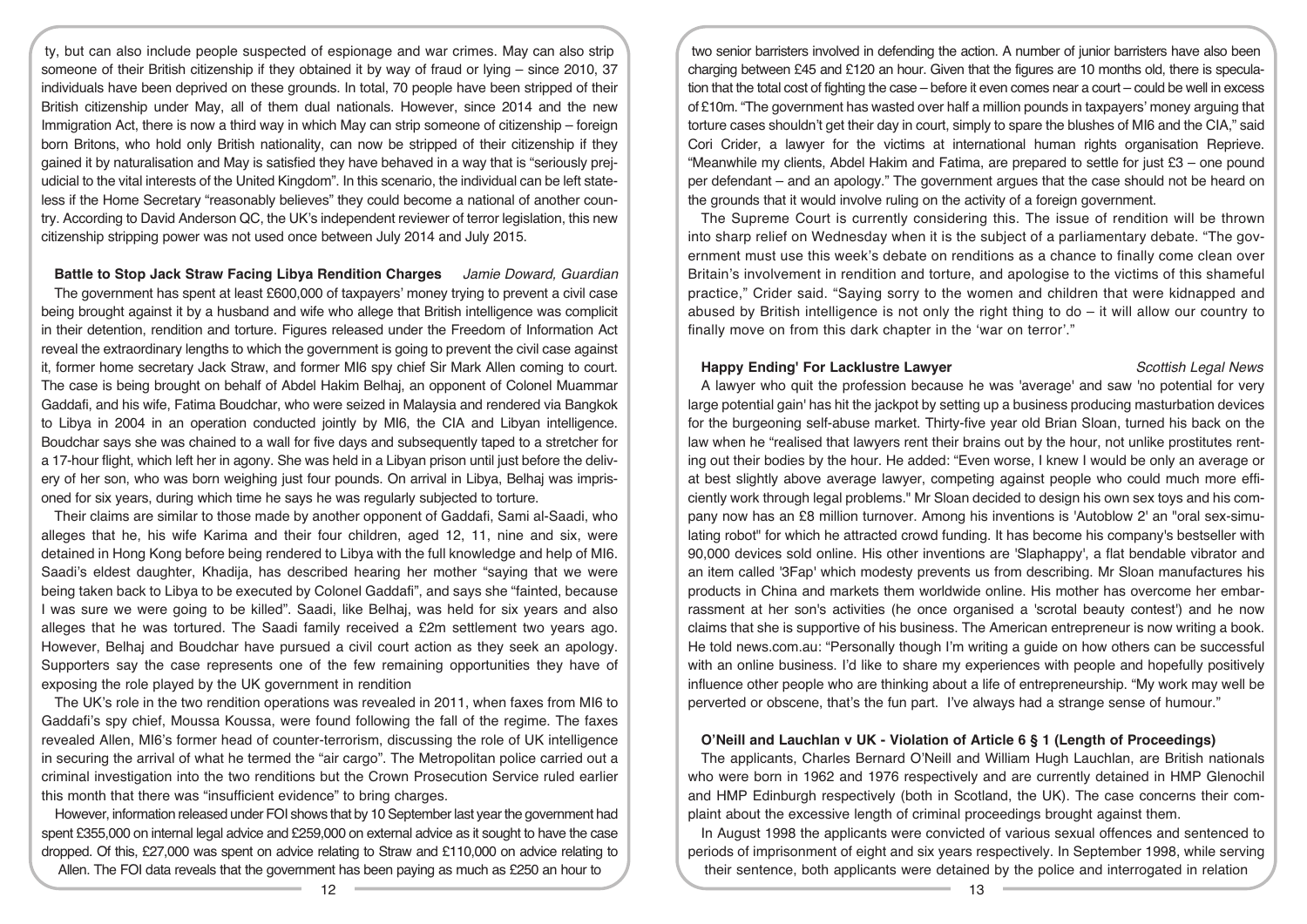to the disappearance and suspected murder of a woman, A.M., with whom they had shared an apartment. Neither was charged or arrested following the interviews due to insufficient evidence.

In April 2005, charges were brought against them for the murder of A.M. and for concealing and disposing of her body. However, the prosecuting authorities decided not to prosecute due to concerns over insufficiency of evidence and, in the following three years, conducted periodic reviews of that decision. New evidence then came to light which led the Crown Prosecution Service to conclude that there had been a change in the prospects of securing both applicants' conviction and the applicants were thus indicted in September 2008. Between their indictment and trial, lasting 20 months, the applicants lodged a number of motions and appeals, arguing in particular that they could not receive a fair trial owing to the significant delay which had occurred in their case, all without success.

The applicants' murder trial, which took place between May and June 2010 with the Crown leading evidence from over 50 witnesses, ended in their conviction for murder and attempting to pervert the court of justice. Between June 2010 and June 2014 the applicants lodged appeals against their conviction and sentence as well as ancillary appeals, including a complaint under Article 6 (right to fair trial within a reasonable time) of the European Convention on Human Rights about undue delay in the proceedings. The applicants' appeals against conviction and sentence were finally dismissed in March 2014 (Mr O'Neill) and June 2014 (Mr Lauchlan). Relying on Article 6  $\S$  1 (right to a fair trial within a reasonable time), the applicants contend that the overall length of the criminal proceedings against them was excessive.

Violation of Article 6 § 1 (length of proceedings) - by reason of the overall duration of the relevant criminal proceedings. Just satisfaction: The Court held that the finding of a violation constituted adequate just satisfaction in respect in any possible non-pecuniary prejudice sustained by the applicants. It further awarded EUR 4,500 to Mr O'Neill for costs and expenses

#### **America's Deadliest Prosecutors: Five Lawyers, 440 Death Sentences**

US News, Guardian: Harvard report highlights the lion-sized role in modern death penalty of just four men and a woman, and how capital punishment is a 'personality-driven system': One had a poster from the movie Tombstone on his office wall with "Justice is coming" emblazoned on it; another used a miniature model of an electric chair as a paperweight; a third, dubbed the "Queen of death", said she was "passionate" about judicially killing people and described the emotion of watching an execution as a "non-event". What they all had in common was a vast appetite for putting men and women to death. What additionally made them special was that they all had the power to turn such unusual tastes into sentences. As head prosecutors in their counties, just five individuals have been responsible for putting no fewer than 440 prisoners onto death row. If you compare that number to the 2,943 who are currently awaiting execution in the US, it is equivalent to one out of every seven. Or express the figure another way: of the 8,038 death sentences handed down since the death penalty was restarted in the modern era 40 years ago this week, some one in 20 of them have been the responsibility of those five district attorneys alone. The five are profiled in a new report from Harvard Law School's Fair Punishment Project. Titled America's Top Five Deadliest Prosecutors, the report highlights the lion-sized role in the modern death penalty of just four men and one woman. They are: Joe Freeman Britt of Robeson County, North Carolina; Donnie Myers of Lexington, South Carolina; Bob Macy of Oklahoma County; Lynne Abraham of Philadelphia County; and Johnny Holmes of Harris County, Texas.

Just how extraordinary this elite club of lawyers is can be seen in the biography of Bob Macy. Until his death in 2011, he was known as Cowboy Bob because of his traditional frontier dress sense: he always wore cowboy boots, a large cowboy hat, a black string tie, a black suit and a white shirt. Over the course of 21 years as the top prosecutor in Oklahoma County, Macy put 54 people on death row. That gave him the distinction of sending more people to their potential deaths than any other district attorney in the nation. And many did actually go to their deaths. According to records compiled by the Fair Punishment Project, 30 of those prisoners were executed. That might have presented an ethical burden to some, but not to Macy. As he sat beneath his Tombstone poster, he ruminated on the "patriotic duty" of prosecutors to aggressively pursue death sentences. He was proud of having sent a 16-year-old, Sean Sellers, to the death chamber before the US supreme court banned the execution of juveniles in 2005. The problem is that Macy's sense of legal propriety was not as honed as his sense of patriotic duty. The Harvard report notes that about a third of the 54 capital sentences he secured were later challenged and misconduct uncovered; three death-row prisoners were exonerated.

A similarly disturbing pattern of misconduct and error is recorded by the other deadliest prosecutors. Britt, who died in April, obtained 38 death sentences in the course of his 14-year career. He once said that "within the breast of each of us burns a flame that constantly whispers in our ear 'preserve life at any cost'. It is the prosecutor's job to extinguish that flame." Which is all very well, were it not for the fact that in more than a third of his cases ending in death sentences he was later found to have committed misconduct. Two of his death row inmates were exonerated: Leon Brown and Henry McCollum, two intellectually disabled brothers who were 15 and 19 respectively when they were set up for murder.

Myers is the only one of the five who is still in office, with plans to retire at the end of the year. The lawyer, the one with the electric chair paperweight on his desk, did not respond to the Guardian's questions about his inclusion in the top five club of deadliest prosecutors. He achieved 39 death sentences in the course of his 38 years in practice but labored under a 46% rate of misconduct that was later discovered. Six of his death sentences were overturned due to problems in the way he had secured a capital sentence – often involving discriminatory exclusions of jurors based on race. The report notes that Myers once rolled a baby's crib draped in black cloth in front of a capital jury and, crying profusely, told them that a failure to return a death sentence would be like declaring "open season on babies in Lexington County". In another death penalty case, he referred to the black defendant as "King Kong", a "monster", "caveman" and "beast of burden".

The grossly disproportionate impact of these district attorneys in just five of America's 3,100 counties gives the lie to the US supreme court opinion, issued on 2 July 1976 in Gregg v Georgia, that reopened the death penalty in America. That ruling said that capital punishment could be practiced in such a way that it was neither arbitrary nor capricious. But the past 40 years have shown it to be highly arbitrary. In a spirited dissent issued last year, Justice Stephen Breyer argued that it was time for the supreme court to consider whether the ultimate punishment should be ruled unconstitutional and banned outright.

Breyer found that "40 years of experience make it increasingly clear that the death penalty is imposed arbitrarily, without the reasonable consistency legally necessary to reconcile its use with the constitution's commands". One of the examples he gave of inconsistency was that not only do some states allow the death penalty while others do not, but also "within a death penalty state, the imposition of the death penalty heavily depends on the county in which a defendant is tried". The remaining two of the five most deadly prosecutors did not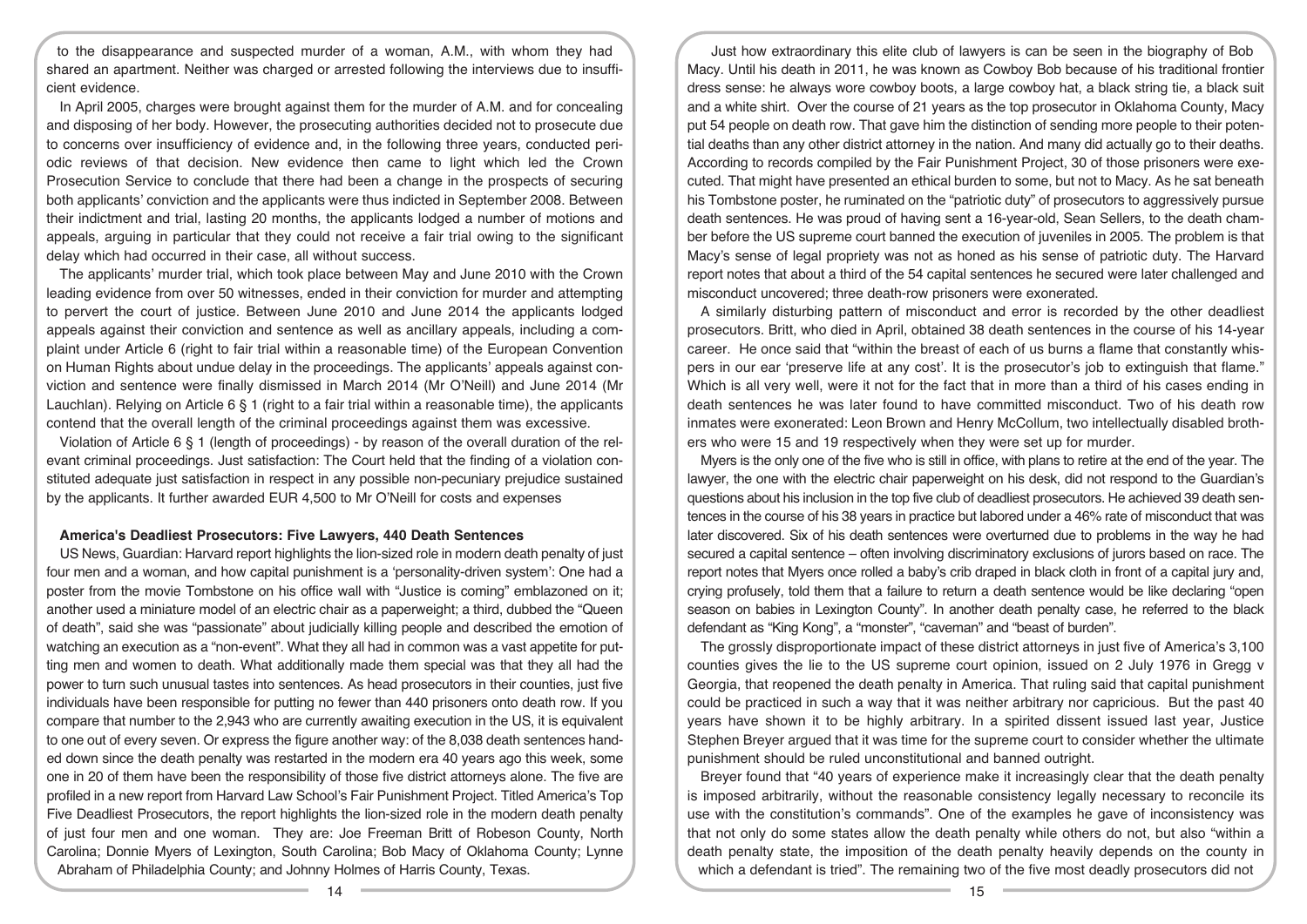personally secure all their own death sentences but did preside over teams of lawyers who put astonishing numbers of people onto death row. Lynne Abraham, known as the "Queen of death", saw 108 capital sentences returned during her time as chief prosecutor in Philadelphia County. Asked whether she had ever doubted the outcome of a capital case, she said categorically that she never had. Yet two of her cases ended in exonerations.

Johnny Holmes was the top prosecutor in Harris County, Texas, which covers Houston. During his 21 years in charge until his retirement in 2000, 201 people were sent to death row. As the Harvard team points out, as soon as Holmes retired, the number of death sentences secured in Harris County plummeted from an average of 12 a year during his heyday to just one a year now. That suggests that capital punishment in America is what the authors call a "personality-driven system". They point out that despite the gradual decline of new death sentences across the country, the syndrome of overzealous prosecutors remains a problem today. The enduring distortion of the numbers, they say, is evidence that the application of the death penalty has always been less about the crime and the criminal, "and more a function of the personality and predilections of local prosecutors entrusted with the power to seek the ultimate punishment".

#### **Flo Krause: Legal Aid Cuts Have Forced Me Out of my Career at the Bar**

*Eric Allison, Guardian:* A barrister whose work for prisoners is legendary, spells out why she believes justice should be accessible for all, not just the wealthy. During her years at the bar, Flo Krause acquired a reputation for plain speaking and she remained true to form in the valedictory note she posted on her website when she hung up her wig in April. "I am sick of the legal aid cuts, the lack of access to justice, the systemic delays for my clients, the deprivations of liberty that have become routine where nobody is outraged anymore. I am sick of the paternalistic and moralistic lifer system, the begging for release, the cruel and inhuman treatment of indeterminate sentence prisoners, the middle-class judging of people who end up in the system and the endless punishment of traumatised people. I am going to peddle my wares elsewhere." When that was posted, Krause, 55, was widely regarded as one of the leading practitioners of prison law. She has represented prisoners at some 5,000 Parole Board hearings and acted for them at around 1,000 applications seeking judicial review proceedings in her career as a barrister, making her something of a legend in penal circles.

She has acted for high profile prisoners, such as train robber Ronnie Biggs and serial killer Dennis Nilson., The former, to seek compassionate relief when he was very ill and for Nilson, the right to have the manuscript of his autobiography in his possession. "I did not shy away from any case that made a legitimate point and gave voice to someone who would otherside have beeen voiceless. I didn't take on any undeserving cases, only unpopular cases," she says. Krause has scored notable victories at the highest level; in 2011, she persuaded the grand chamber of the European court of human rights to overturn the UK's blanket ban on prisoners voting (even though successive governments have failed to act on the ruling). And, in 2009, the same panel ruled that, in some cases, the wives of prisoners had the right to conceive a child by artificial insemination using their partner's sperm. In 2013, in the appeal court, she successfully argued that a severely disabled prisoner, Daniel Roque Hall,who suffered from a degenerative disease, should be released from prison because he could not receive adequate treatment.

We meet at her home, a converted milking barn, high on a hill overlooking Hebden Bridge, west Yorkshire, which Krause shares with her wife, who she has been with for 11 years ("I have been out since I was very young," she says), two dogs and three sheep. Though born

and brought up in Paris, Krause's marked northern accent bears no trace of her French mother tongue. The only child of a single mother, she never knew her father. Her mother, now deceased, was a director of photography, the first woman in France, she says, to hold such a post. A communist, she took the seven-year-old Flo to the protests that swept Paris in 1968. Krause qualified as a solicitor in England in 1994. Out of the blue, she says, she was asked to represent a prisoner at a parole hearing. The man was a convicted murderer and rapist and she quailed at the thought of meeting him, thinking, "What if he comes for me?"

Her fears were groundless, the client was polite, grateful and felt terrible about what he had done. She won his freedom and, "all of a sudden, I became an expert in prison law," she recalls. She enjoyed meeting prisoners. "It was a different world. I have always wanted clients who had been dealt a bad hand in life to be heard, to be their voice, and so many prisoners fitted that criterion. There was also an aspect of 'there but for the grace…' When you delve into it, so many awful things have come about due to an accident of birth." Krause says that although she enjoyed her work as a solicitor, the amount of paperwork required to practise increased and she wanted to conduct judicial reviews, so she studied to become a barrister.

Of the thousands of cases she has taken on, Krause says that in all but a handful she has been paid by legal aid. She is not interested in rich clients, who she says can look after themselves. "Given my political views, I couldn't do anything other than legal aid work. I believe strongly that the law should protect the most vulnerable and without legal aid this is impossible." So what led to the message on her website? Krause says she is exhausted. The strain of driving some 30,000 miles a year, visiting prisoners in practically every jail in England has taken its toll. And fighting a losing battle against what she calls a cruel and unjust system has left scars. She talks in particular of indeterminate sentence prisoners, held years over their tariff. "Can you imagine what it's like to have no release date? You cannot plan, cannot dream. Then, if and when you get a parole hearing date, you find you have no lawyer. It is brutal and disgusting."

Their plight was highlighted last week by the Prison Reform Trust which reported that the rate of self-harm among these prisoners had risen almost 50% in four years and showed they were in "despair". Although the sentence was abolished in 2012, there are more than 4,000 prisoners with no release date. Krause says that at one time legal aid was well paid and enabled lawyers to earn a decent living. She says that some cuts would have been acceptable.

"The recent cuts, however, have ensured that young lawyers will never be able to build a legal aid practice." In the last three years, she says she has done huge amounts of pro bono work, because the money allocated for a case ran out early on, but the case continued. "My choices were either to drop the client mid-case, which I would never do, or continue to the end of the case for free. That happened in about a third of cases. A lot of cases were so badly paid that it wasn't unusual for me to end up with £150 to prepare a case, drive to the jail, see the client, do the hearing and drive home. And I was doing that three times a week. I simply could not carry on."

What will she miss? "The rapport with the clients, most definitely", she replies. As for her victories, she says the job was so pressurised, she could not enjoy the successes. "When John Hirst won on prisoner voting, it was something to celebrate, but I was already on the next case, and the next case was always the most important one." Likewise,Daniel Roque Hall. "He would have died in prison, but I had another job to go to, quickly. No time to celebrate." Krause says she won't miss the judges she came across, especially at high court level.

"The majority are so removed from reality, so steeped in preserving the status quo,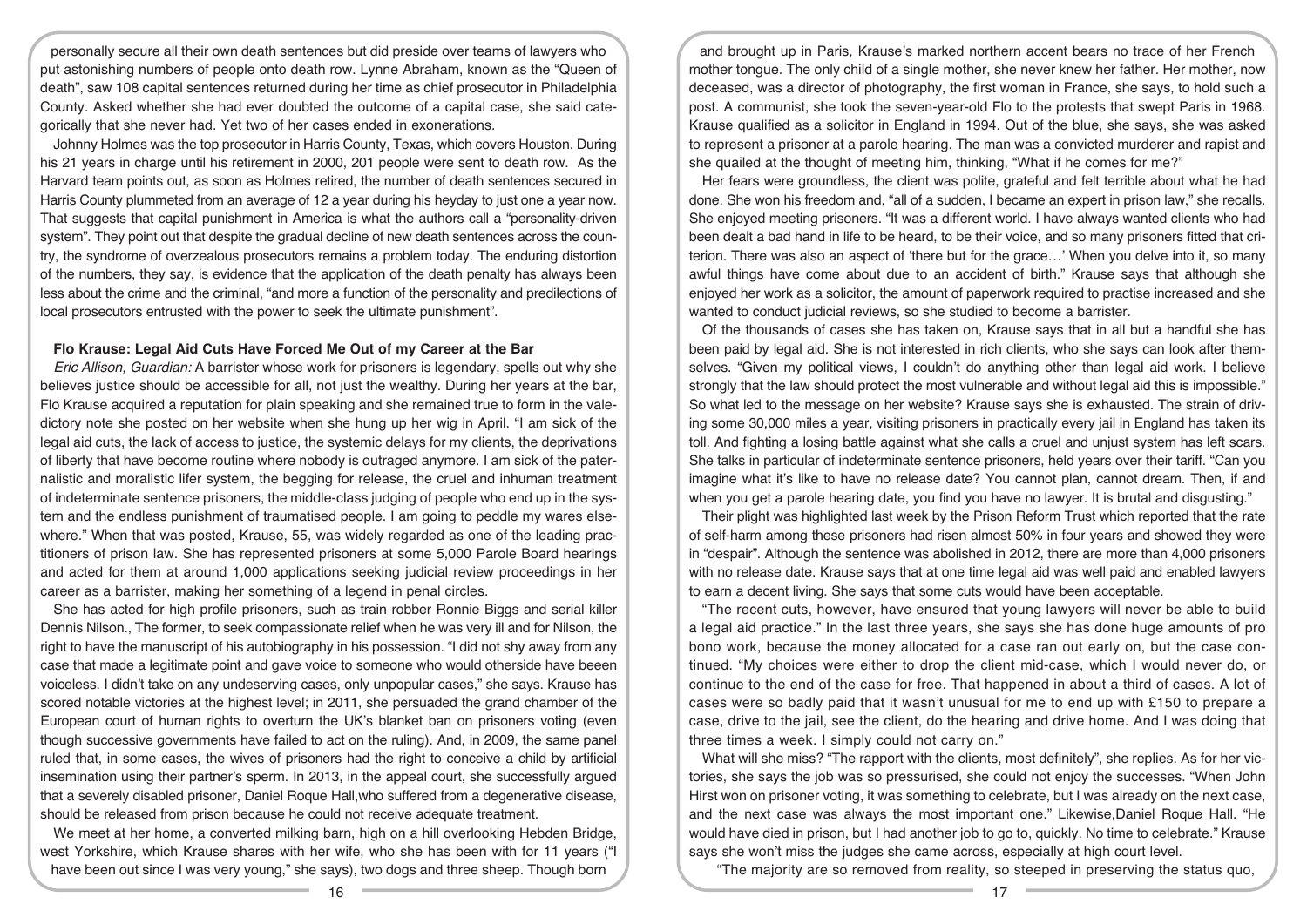they cannot begin to see the point you are making to them," she says. Krause is deeply pessimistic about the future for those reliant on state-funded legal advice. "It is important for the law to be accessible to all. At the moment it is only accessible to the wealthy, who need it the least. If the law is there to right wrongs and highlight abuses of power, then it is those who are deprived of it who need it the most." She adds: "It seems there is nothing anyone can do and nothing anybody cares to do."

#### **UN "Seriously Concerned" About TImpact of Austerity On Human Rights in the UK**

*UK Human Rights Blog:* The UN Committee on Economic, Social and Cultural Rights (CESCR) has published a damning report on the UK's implementation of economic, social and cultural rights. The CESCR monitors the implementation of the International Covenant on Economic, Social and Cultural Rights (ICESCR), an international treaty to which the UK is a party. State parties are required to submit regular reports to the Committee outlining the legislative, judicial, policy and other measures they have taken to implement the rights set out in the treaty. The Committee may also take into account evidence from "Civil Society Organisations" (Amnesty International and Just Fair were among those who made submissions in respect of the UK). The Committee then addresses its concerns and recommendations to the State party in the form of "concluding observations". The Committee's last report on the UK was back in 2009, so this was its first opportunity to review the austerity measures put in place since 2010. It's fair to say that the UK did not come off well. With regard to austerity, the Committee was: "…seriously concerned about the disproportionate adverse impact that austerity measures, introduced since 2010, are having on the enjoyment of economic, social and cultural rights by disadvantaged and marginalized individuals and groups."

On social security, the report states: "The Committee is deeply concerned about the various changes in the entitlements to, and cuts in, social benefits, introduced by the Welfare Reform Act 2012 and the Welfare Reform and Work Act of 2016, such as the reduction of the household benefit cap, the removal of the spare-room subsidy (bedroom tax), the four year freeze on certain benefits and the reduction in child tax credits. The Committee is particularly concerned about the adverse impact of these changes and cuts on the enjoyment of the rights to social security and to an adequate standard of living by disadvantaged and marginalized individuals and groups, including women, children, persons with disabilities, low-income families and families with two or more children. The Committee also is concerned about the extent to which the State party has made use of sanctions in relation to social security benefits and the absence of due process and access to justice for those affected by the use of sanctions." And it will come as no great surprise to the legal profession that: "The Committee is concerned that the reforms to the legal aid system and the introduction of employment tribunal fees have restricted access to justice, in areas such as employment, housing, education and social welfare benefits."

Other concerns raised by the Committee include: • Unemployment, which, despite a rise in the employment rate, continues to disproportionately affect people with disabilities, young people and people belonging to ethnic, religious or other minorities. • The high incidence of part-time work, precarious self-employment, temporary employment and the use of zero hour contracts, particularly affecting women. • The "persistent discrimination" suffered by migrant workers. • The challenges faced by asylum seekers due to restrictions in accessing employment and the insufficient level of support provided through the daily allowance. • The national minimum wage, which the Committee was concerned "is not sufficient to ensure a decent standard of living in the State party, particularly in London, and does not apply for workers under the age of 25". • The

increased risk of poverty for people with disabilities, people belonging to ethnic, religious or other minorities, single-parent families and families with children. • The persistent critical situation in terms of availability, affordability and accessibility of adequate housing, in part as a result of cuts in state benefits. • The significant rise in homelessness, affecting mostly single persons, families with children, victims of domestic violence, persons with disabilities and asylum-seekers. • The increasing levels of food insecurity, malnutrition, including obesity, and the lack of adequate measures to reduce the reliance on food banks. • Discrimination in accessing health care services against refugees, asylum-seekers, refused asylum-seekers and Travellers. • Significant inequalities in educational attainment, especially for children belonging to ethnic, religious or other minorities and children from low-income families which has the effect of limiting social mobility. • Increasing university fees, which affect the equal access to higher education. • The criminalisation of termination of pregnancy in Northern Ireland, which disproportionately affects women from low-income families who cannot travel to other parts of the United Kingdom.

Sadly, it seems unlikely that very much will change as a result. The Government is not bound to implement the recommendations made by the Committee, which can do little more than remind state parties of their existing international obligations. The UK is not a party to the Optional Protocol to the ICESCR, which allows individuals to complain to the Committee that their rights have been violated. As far as legal action is concerned, economic, social and cultural rights are generally much harder for individuals to enforce than civil and political ones. Unlike the rights contained in the ECHR and (for now) at least some of those in the EU Charter of Fundamental Rights, the rights in the ICESCR are not enforceable in UK domestic courts. However, the report may at least provide further ammunition for those campaigning against austerity, or otherwise challenging the policies it criticises.

### **Demonstration Abolish the Close Supervision Centre (CSC) System**

A secret world exists within the high security prison estate in England, known as the Close Supervision Centre (CSC) system. The dehumanisation of CSC prisoners begins at a very early stage, in the official justification for the creation of the CSC system, which focuses on the need to contain a new breed of unmanageable and unpredictable risks. It continues with the creation of classificatory categories of 'dangerousness' which objectify prisoners and make more of the category and less of the human in them, and it is reinforced by the tightly controlled and highly regulated routines.

In addition to isolation and extremely restricted movements, prisoners' in-cell belongings are carefully regulated and subjected to relentless scrutiny and inspection. Prisoners remain in CSC units for years, decades even, made frustrated, angry and bored by their experiences with few avenues to vent their anger and with almost no opportunities to advance through the system. All perceived acts of disobedience or non-compliance by CSC prisoners, even of the most petty kind, are responded to brutally by gangs of prison officers clad in full riot gear who show no mercy when demonstrating their authority and power, sanctioned by Prison Service management at the highest levels. Rather than controlling violence, as it officially aims to do, this hyper-controlled environment breeds it. Having now spent six years subject to the unofficial punishment of allocation to the CSC myself, it is clear that without real pressure to force the required change nothing but more negative and oppressive measures will be added.

Please lend your support for the abolition of the CSC system by attending the protest demonstration: 21 July between 12.30pm and 2.30pm outside the offices of the Prison Ombudsman and Independent Monitoring Board, Rose Court, 2 Southwark Bridge, London SE1 9HS.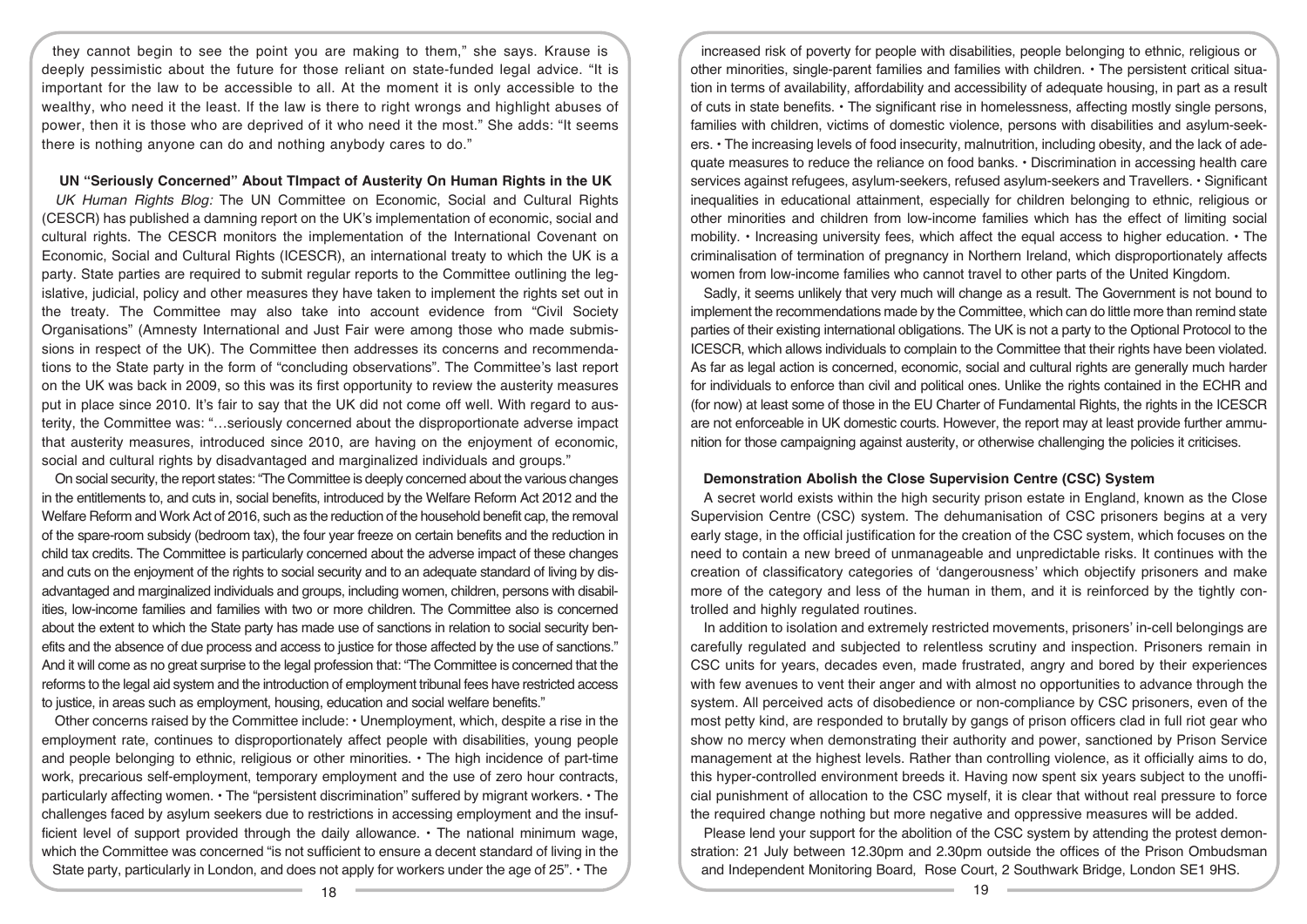### Kevan Thakrar A4907AE

Close Supervision Centre, HMP Wakefield, 5 Love Lane, Wakefield WF2 9AG www.justiceforkevan.com / www.Facebook.com/JusticeForKev

#### **Scottish Ministers In Court Again 2nd Breach of Undertaking Not to Open Inmate's Mail**

Scottish Legal News: The Scottish Government has been found in contempt of court again after prison officers breached, for a second time, an undertaking not to open an inmate's letters. A judge in the Court of Session described the second breach by the Scottish Prison Service (SPS) as an "affront to the authority of the court", but decided to defer any decision on whether to order the minister responsible to appear before the court for six months to allow the prison authorities to check the robustness of the measures now in place in relation to the opening of privileged mail. Lady Wise explained that the petition was the second by the prisoner Kenneth Smith seeking a finding that the respondents, the Scottish Ministers, were in contempt of court by breaching an undertaking they gave in judicial review proceedings which Mr Smith previously brought against them following the "repeated unauthorised opening" of his "privileged correspondence".

The court was told that prior to the undertaking being given in February 2013, on at least 14 occasions the prison authorities opened privileged mail addressed to the petitioner, who is serving a custodial sentence at Edinburgh prison, which they had no authority to open either in terms of their own guidance or as a matter of law. The undertaking stated that "the Scottish Ministers hereby undertake that prison officers in the Scottish Prison Service will refrain from opening or requiring the petitioner to open in their presence letters or packages addressed to the petitioner and bearing the stamps Return Address PO Box 66, Wilmslow, SK9 5AX", which is the address of the Information Commissioner's Office.

In February 2015 Lord Pentland disposed of the first petition and complaint by making a finding of contempt of court against the Scottish Ministers. However, little more than a month after that decision, two prison officers involved in separating the petitioner's mail into "privileged correspondence" and "general correspondence" failed to properly categorise an envelope bearing the stamp "PO Box 66, Wilmslow, SK9 5AX" and opened it in the presence of the petitioner. The respondents accepted that the envelope should not have been opened, that it constituted a breach of the undertaking, that there were reasonable steps that could have been taken to avoid the breach, and that a finding of contempt of court should accordingly be made.

But on the issues of mitigation and disposal the Lord Advocate, who appeared on behalf of the Scottish Ministers as a mark of the "gravity of the situation", explained that following Lord Pentland's finding the opinion was circulated to all prison governors and a review of procedures at HMP Edinburgh was carried out, with new guidance put in place. And after the second breach, the Lord Advocate said that the SPS acted "promptly and appropriately" by investigating the matter and apologising to the petitioner. The relevant guidance was revised and a staff briefing was also issued, while an ex gratia payment of £500 was offered to and accepted by the petitioner.

The Lord Advocate acknowledged that a second breach so soon after Lord Pentland's decision was an "aggravating factor", but added that the further measures put in place appeared to have remedied the matter and argued that a second finding of contempt was such a grave matter that "no further penalty was necessary". However, senior counsel for the petitioner said the core issue was the "public perception" of the court's authority. While he acknowledged and accepted the steps taken by the respondents, this was a second breach of an undertaking to the court following "repeated breaches" of the petitioner's article 8 rights.

Counsel argued that any recipient of an undertaking to the court was entitled to a guarantee that it will be honoured or there could be "no confidence" in the court's authority. It was submitted that while the matter of penalty was of course for the court, something to reflect the gravity of the situation was required, and while a fine was not always appropriate for a public body, consideration should be given to the message that might be conveyed if the disposal was the same as that following the first breach. The judge described the second breach of an undertaking given to the court by a public authority such as the Scottish Ministers as an "extremely serious matter. It is a further affront to the authority of the court," she said, adding: "Both the party to whom an undertaking is given and the court which interpones authority to it are entitled to demand that it is fully complied with."

In a written opinion, Lady Wise said: "In the circumstances the acceptance by the respondents that this constituted a further contempt of court is the only responsible position that in my view they could have taken. The breach raises further questions about whether the respondents have really put sufficient measures in place, even now, to avoid any repetition of what has occurred. In deciding what penalty to impose I have considered the imposition of a fine but acknowledge that such a course would have little impact on a public authority and so I discount it as an appropriate disposal. I have considered whether to ordain the responsible minister to appear before me in relation to this second contempt of court. It seems to me that, while the submissions of the Lord Advocate who is a member of the Scottish Government have been of great assistance, it is the responsible minister who is ultimately accountable to the court for this second contempt and it may be appropriate for him to appear personally to answer for the further admitted breach.

Of course the respondents have put in place additional measures to try and ensure that no further breach occurs and to date those have been successful. I am conscious, however, of the very short period of time that elapsed between the finding of contempt of Court on 21 February 2015 and this admitted further contempt the following month. In the circumstances the court requires to be satisfied that there will be no repetition of a breach of this undertaking within a further short period of time from the finding that I intend to make today. First, I make a finding of contempt of court against the respondents. Secondly, I will defer consideration of what further order, if any, to make for a period of six months. The case will call in court by order at the end of that period when I will expect to be addressed on the continued success or otherwise of the measures now in place in relation to the opening of the petitioner's privileged correspondence, after which I will give further consideration to whether it is necessary or appropriate to ordain the responsible minister to appear before the court." The judge added that the decision would be issued as an opinion and published on the Scottish Courts and Tribunals Service website. A date for the proposed by order has been identified as 14 December 2016.

#### **Sex Work Must be Decriminalised, Government Report Warns**

Siobhan Fenton, Independent: The major new Westminster report has warned current legislation means sex workers are at risk of abuse and violence and called for urgent reform. It has found brothelkeeping laws, which require sex workers to work separately, should be adapted so that they can share premises in the interests of safety. It also found criminalising sex workers for 'soliciting' means having a criminal record proves a barrier to those wishing to leave the industry and enter mainstream work.

Currently it is not illegal to buy or sell sexual services, but many of the associated practices are criminal offences such as soliciting, kerb crawling or keeping a brothel. Labour MP and committee chairperson Keith Vaz said: "Treating soliciting as a criminal offence is having an adverse effect, and it is wrong that sex workers, who are predominantly women, should be penalised and stigmatised in this way. "The criminalisation of sex workers should therefore